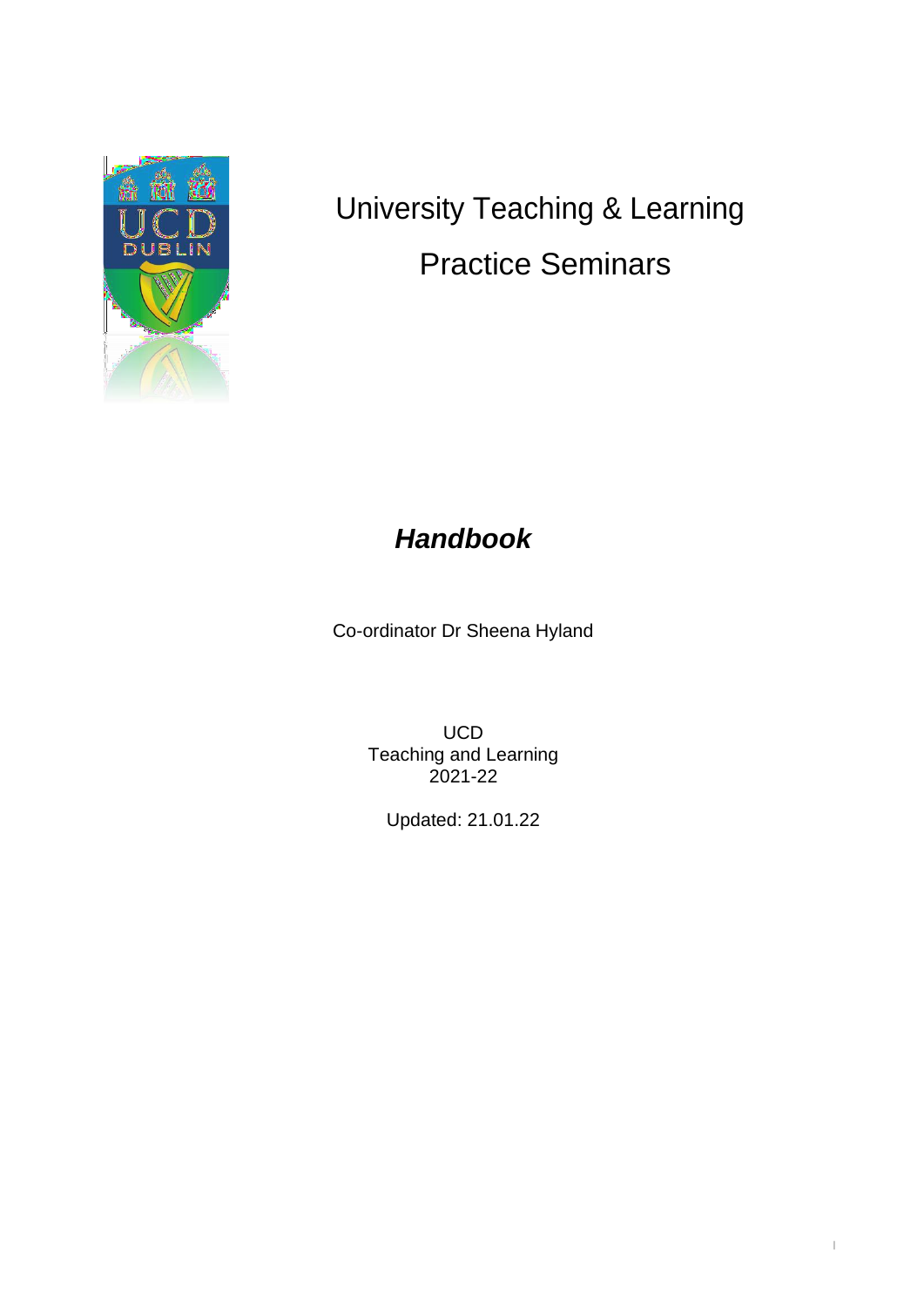# Staff Contact Details

Any questions relating to Seminar registration should be first directed to:

*Alanna O'Sullivan*

Researcher Development Specialist UCD HR People Development and Organisation Effectiveness [Alanna.osullivan@ucd.ie](mailto:Alanna.osullivan@ucd.ie)

Any questions relating to Seminar materials may be first directed to:

*Dr Sheena Hyland*Co-ordinator UCD Teaching and Learning [sheena.hyland@ucd.ie](mailto:sheena.hyland@ucd.ie)

# Seminars Descriptor

The aim of these seminars is to introduce 'Post Doctorate Researchers' to the key concepts underpinning good practice in third-level teaching and learning, and to enable them to review and prepare to undertake some basic teaching activities.

The structure of the programme offers a number of opportunities for the individual to engage in core aspects of academic practice and to begin to build a professional teaching portfolio.

The practice seminars will take place virtually, each being three hours in duration, with some follow-up tasks/activities to be undertaken in the intervening times. A link will be sent in advance to all those registered.

The expectation is that individuals will have an opportunity to discover and explore key components of teaching and learning and relate them to their own potential practice.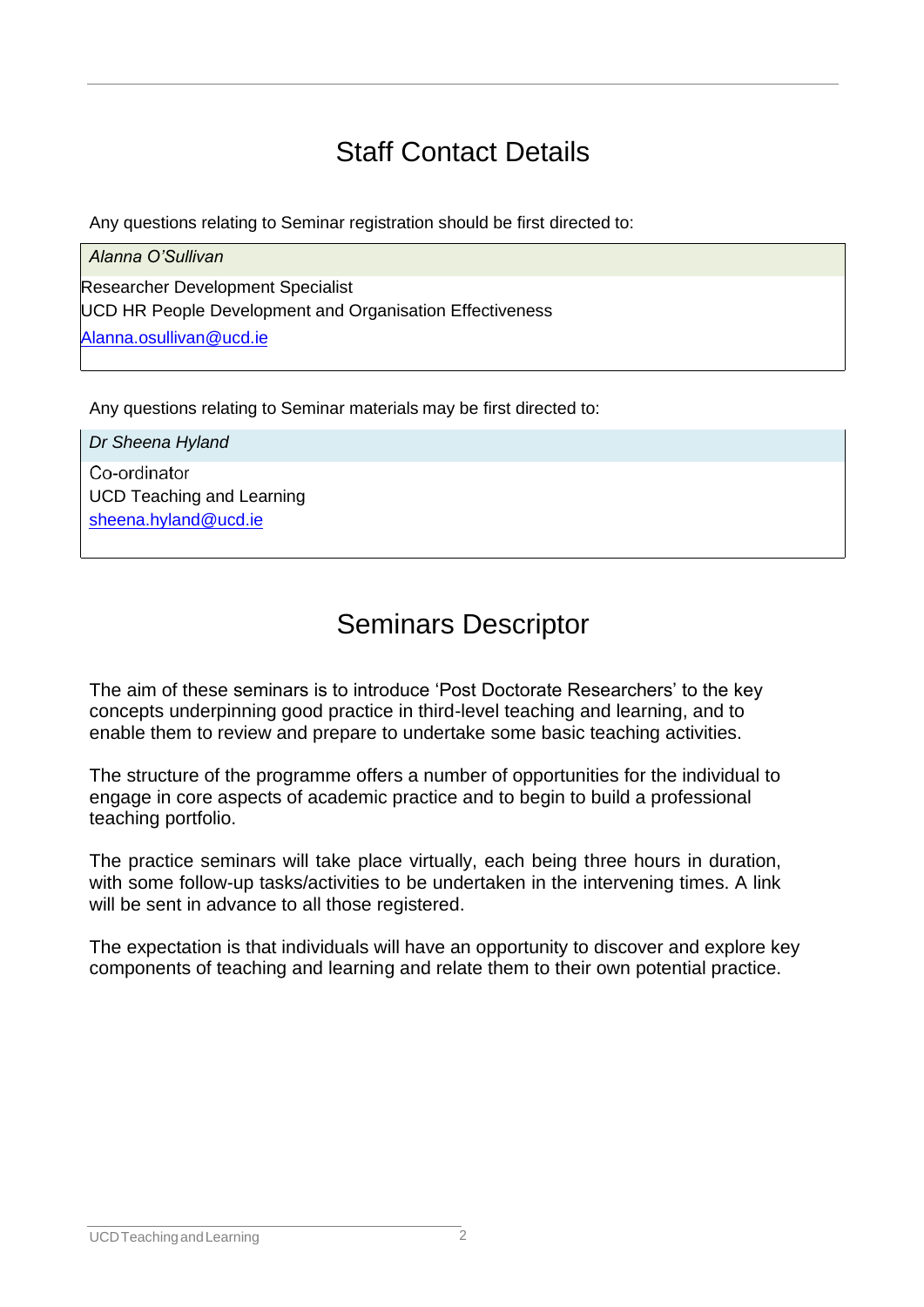Learning Outcomes

*On completion of these seminars one should be able to:*

- 1. Appraise a range of teaching, learning and assessment methods
- 2. Demonstrate a critical understanding of some of the basic principles and practices

of third level teaching and learning

- 3. Demonstrate the use of universal design in the course of teaching
- 4. Develop a fledgling teaching practice portfolio.

| One          | <b>Introduction to University</b><br><b>Teaching and Learning: Key</b><br><b>Principles and Practices</b>                                                    | 13.06.22 |
|--------------|--------------------------------------------------------------------------------------------------------------------------------------------------------------|----------|
| <b>Two</b>   | <b>Developing a Teaching</b><br><b>Practice Portfolio:</b><br><b>Professional Reflection and</b><br>the Design of Teaching and<br><b>Learning Activities</b> | 15,06.22 |
| <b>Three</b> | <b>Implementing Effective</b><br><b>Teaching, Learning and</b><br><b>Assessment</b>                                                                          | 17.06.22 |

## Seminar Series Certification

One may gain certification for the series from UCD Teaching and Learning by participating and completing activities within the sessions.

#### *To obtain Certification one must:*

- 1. Attend and actively participate in all scheduled seminars
- 2. And provide evidence of the preparation of a practice portfolio.

\* A *record of attendance* is taken by UCD HR People Development and Organisation Effectiveness. One must attend all sessions in order for this record to be added to your CPD portfolio on *Infohub*.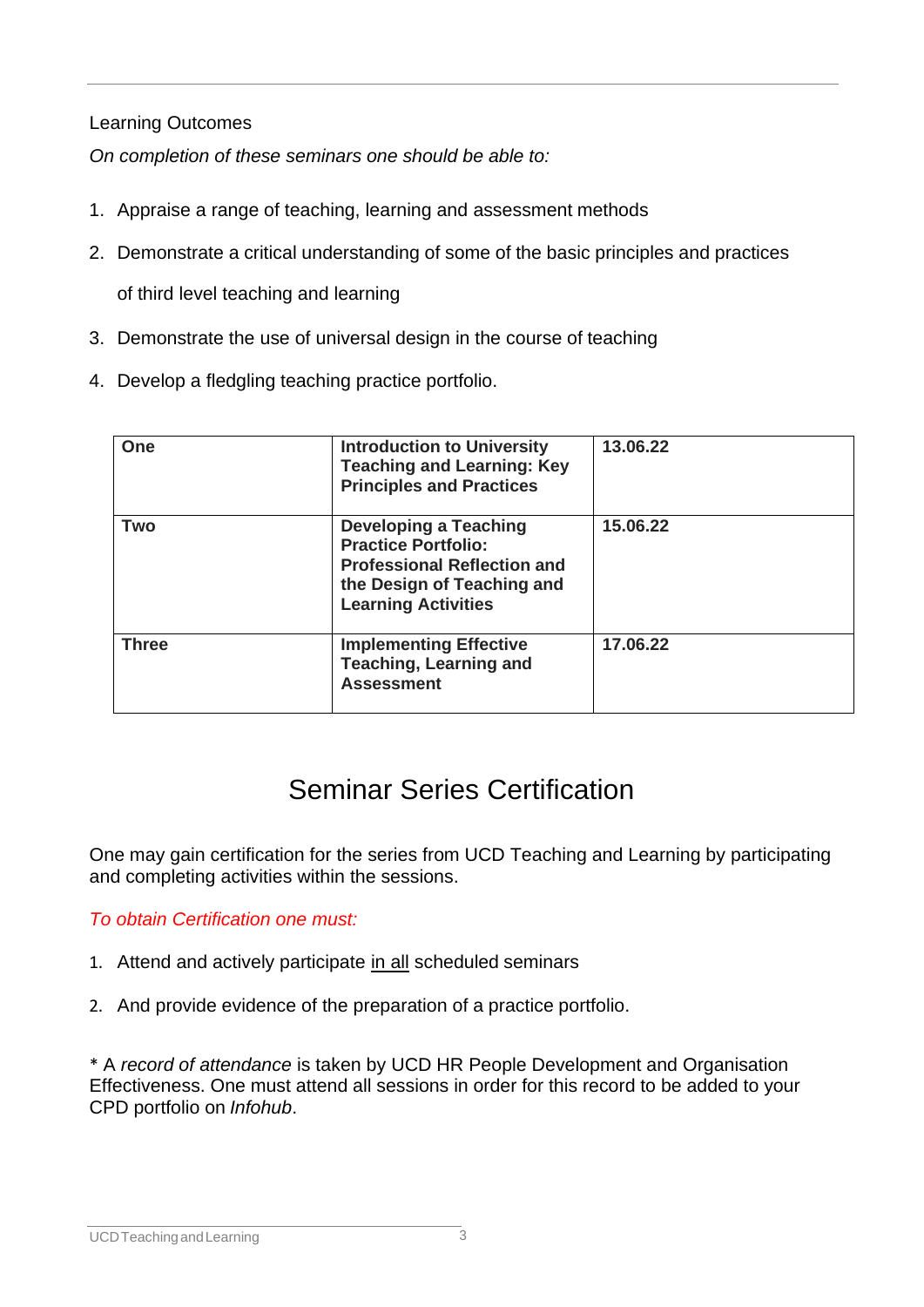### **Overview**

### Session 1

### **Introduction to University Teaching and Learning: Key Principles and Practices**

On completion of this session you should be able to begin to:

- 1. Demonstrate an understanding of some of the key principles and practices of teaching and learning in higher education.
- 2. Debate techniques and approaches for active learning.
- 3. Consider key elements of a session plan.

### Session 2

#### **Developing a Teaching Practice Portfolio: Professional Reflection and the Design of Teaching and Learning Activities**

On completion of this session you should be able to beginto:

- 1. Develop a reflective approach to one's teaching practice.
- 2. Demonstrate an appreciation of Educational Theory and Universal Design.
- 3. Examine the relationship between teaching, learning and assessment and learning outcomes.
- 4. Build the fundamental elements of a professional teaching practice portfolio.

### Session 3

#### **Implementing Effective Teaching, Learning and Assessment**

On completion of this session you should be able to begin to:

1. Demonstrate a clear rationale for using specific teaching, learning and assessment methods in your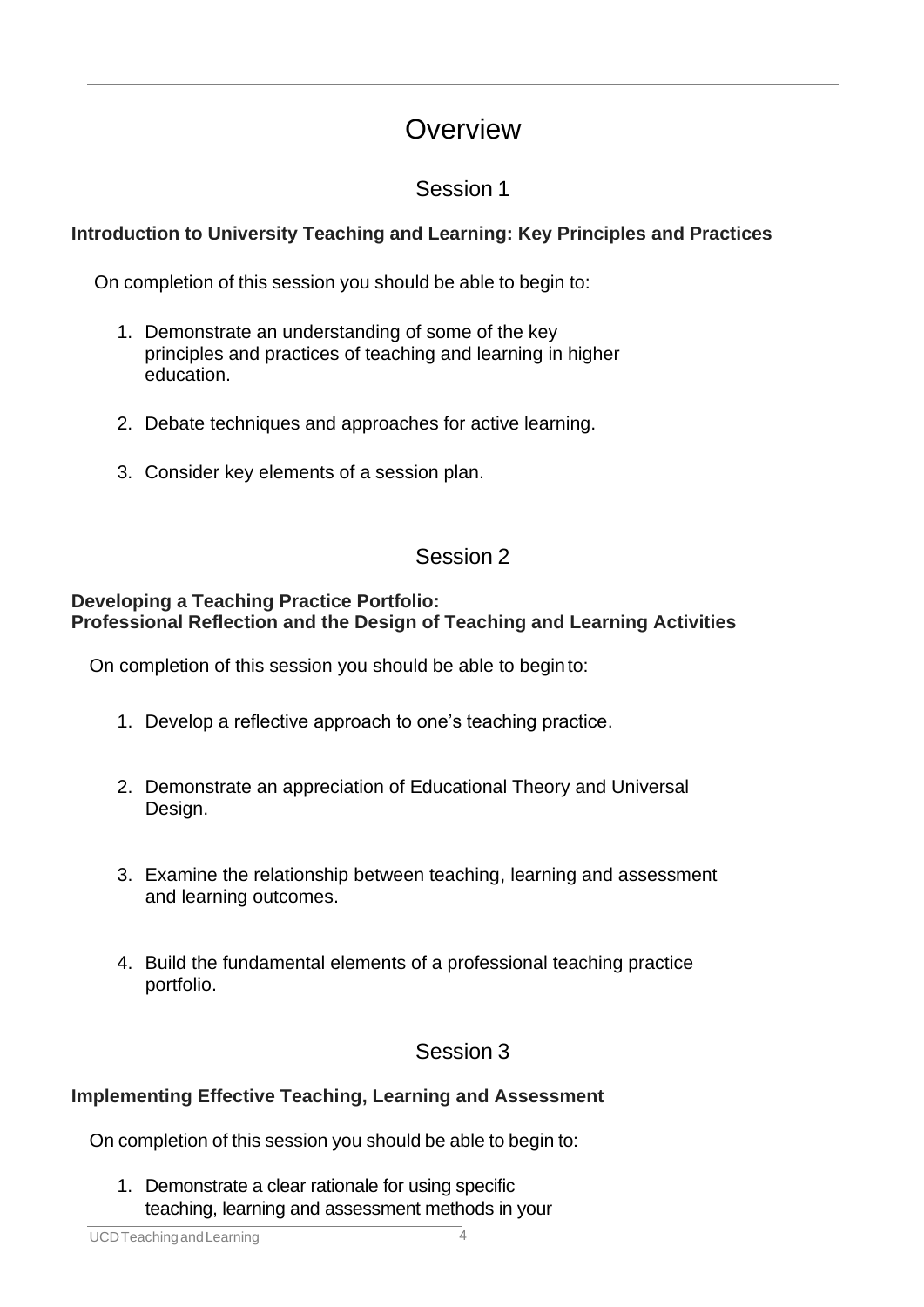teaching context.

- 2. Develop your teaching practice through professional reflection on your teaching.
- 3. Design a teaching, learning and assessment strategy to enable students to achieve specific learning outcomes.
- 4. Demonstrate your learning from the seminar series in your teaching portfolio.